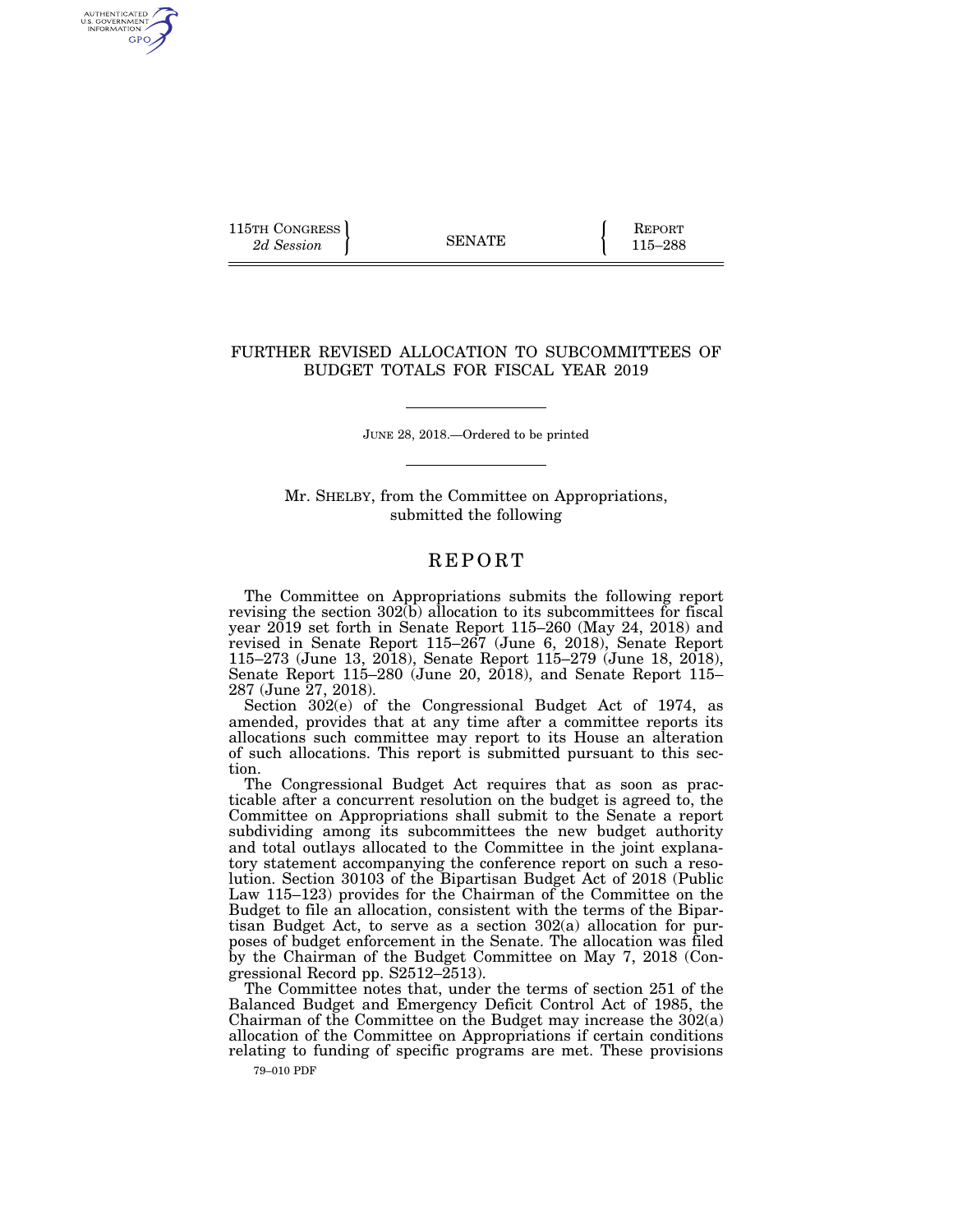address such programs as: costs of emergencies (sec.  $251(b)(2)(A)(i)$ ; costs of overseas contingency operations (sec.  $251(b)(2)(A)(ii)$ ; continuing disability reviews and redeterminations (sec.  $251(b)(2)(B)$ ); healthcare fraud and abuse control (sec.  $251(b)(2)(C)$ ; reemployment services and eligibility assessments (sec.  $251(b)(2)(E)$ ); and disaster funding (sec.  $251(b)(2)(D)$ ).

On May 24, 2018, the Committee on Appropriations filed an initial allocation to its subcommittees pursuant to its section 302(a) allocation.

On June 18, 2018, the Committee on the Budget filed a revised 302(a) allocation for the Committee (Congressional Record pp. S3978–3979) reflecting permissible increases in the fiscal year 2019 discretionary allocation. These reflect an increase of \$921,000,000 in security budget currently designated for overseas contingency operations/global war on terrorism, plus associated outlays.

The further revised allocations to subcommittees for 2019 are set forth below: